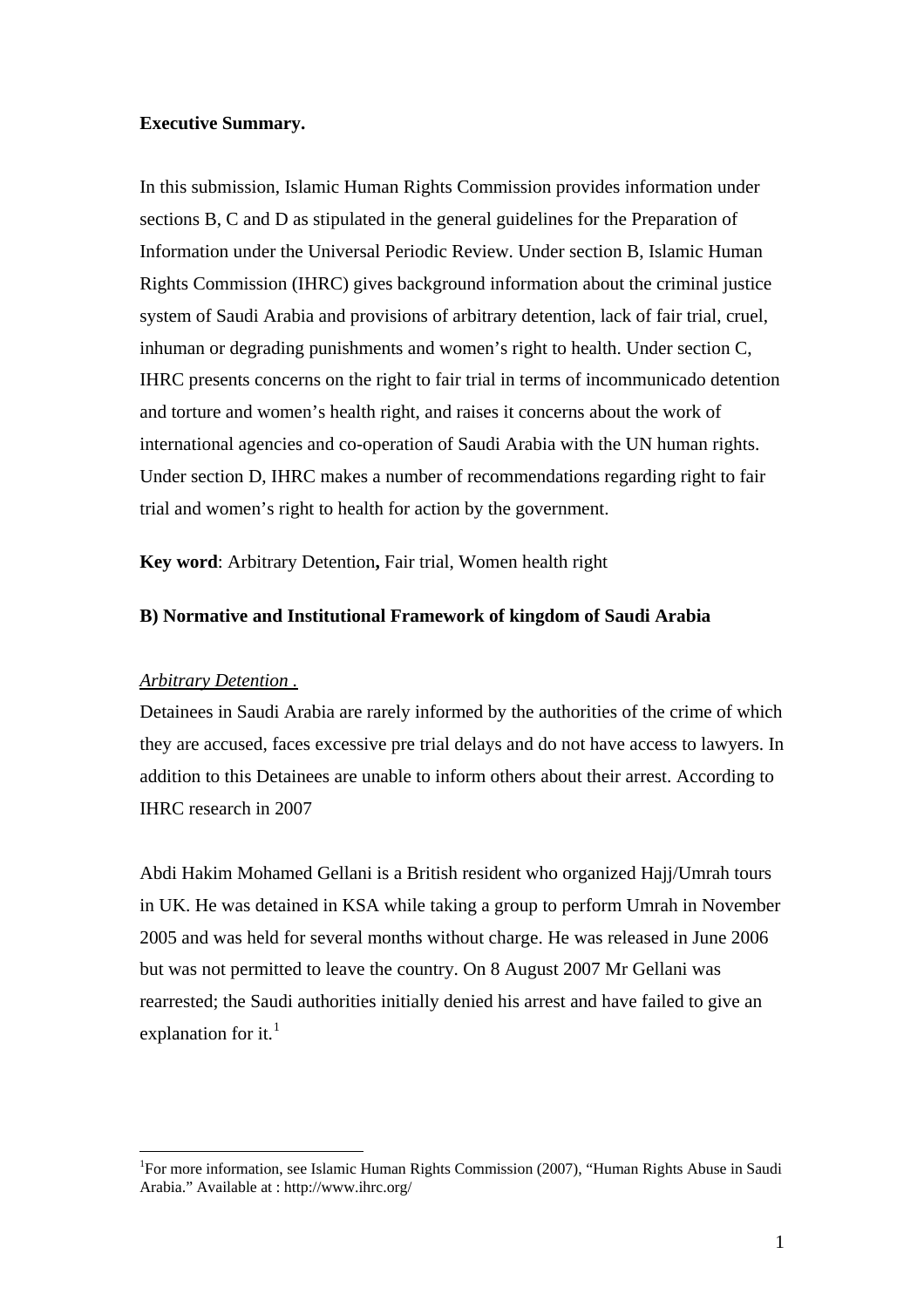Rizana Nafeek is a Sri Lankan teenage girl who migrated to KSA to work to support her poor family. She arrived in the country on an altered passport which misstated her year of birth as 1982. She was employed to work for a Saudi family and was assigned to take care of their infant son, which she was not trained to do. On 22 May 2005, the infant son choked on the milk that Ms Nafeek was feeding him and died. Ms Nafeek was immediately handed over to the police was reportedly made to confess under duress and subsequently sentenced to death. She retracted her confession in court on 2 February [2](#page-1-0)007 and has filed an appeal against the sentence.<sup>2</sup> Islamic Human Rights Commission opposes arbitrary detention in all circumstances

as a violation of right to fair trial.

## *Right to fair trial*

The violation of right to fair trial is so deeply rooted that it is difficult to reconcile Saudi Arabia's criminal justice system, such as with the basic principles of international human rights law. Islamic human rights commission has researched such cases and in particular, Incommunicado detention and torture in prison.<sup>[3](#page-1-1)</sup>

## *Women human rights.*

 $\overline{a}$ 

Women in Saudi Arabia continue to suffer which affects most aspects of their life especially the health rights. In Saudi Arabia women's health rights appear to be neglected. Cultural practices hind. Women's health rights focus on array of legal obligations arising from human rights commitment of the state. The chief (though not exclusive) are right to life, right to health and the right to equality and Freedom from discrimination.

According to Al Jazeera, in many cases women cannot even get routine medical procedures without consent from her guardian**. [4](#page-1-2)**

<span id="page-1-0"></span><sup>&</sup>lt;sup>2</sup> Islamic Human Rights Commission (2007), "Sri Lankan Teenager Facing Miscarriage of Justice in Saudi Arabia." Available at : http://www.ihrc.org/

<span id="page-1-1"></span><sup>&</sup>lt;sup>3</sup> IHRC has researched about attacks on pilgrims in Makkah as well as hunger strikes by detainees in Saudi prisons who have been reportedly tortured in prison and have been held without trial or due process, and have no access to their families or lawyers. 4

Al Jazeera English. "Every women." 20 May 2008. Available at:

<span id="page-1-2"></span><http://english.aljazeera.net/programmes/everywoman/2008/05/2008615165711906854.html>(accessed 7 September 2008).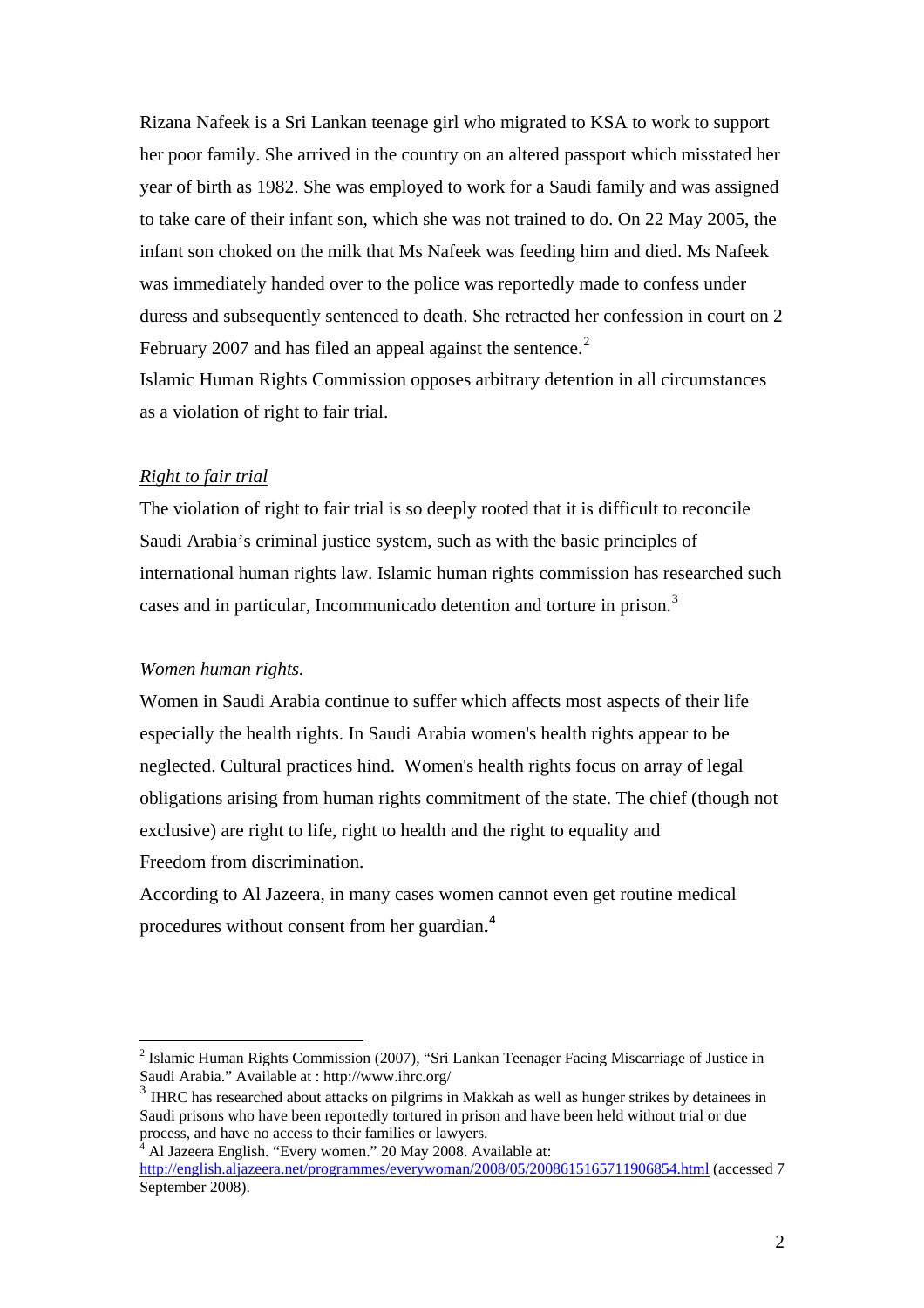# **C. Protection and Promotion of Human Rights in Kingdom of Saudi Arabia**  *Incommunicado detention and torture*

Islamic Human Rights Commission has regularly raised its concern with the authorities of Kingdom of Saudi Arabia for arbitrary detention and held incommunicado for both Saudi and foreign nationals. Those responsible for "abuse of power" are said to be the persons of Ministry of Interior's domestic intelligence service (Mabahith). $5$ 

Even though article 35 of Saudi Arabia's Criminal Procedure code (LCP) states that "detained person shall be entitled to communicate with any person of his choice to inform him of his arrest."<sup>[6](#page-2-1)</sup> Despite the fact that LCP contains the provision of "right" to inform anyone," but LCP is silent on the time frame.

There seems a significant gap between Saudi Laws and International Human Rights laws. For instance right to access to a lawyer, knowing of the right to a lawyer, obligation to charge promptly. Since Saudi Arabia's criminal offences are not codified, nor there is any clarity in the case laws as a result of which criminal laws are neither accessible nor reasonably foreseeable.

## *Women are right to health*.

 $\overline{a}$ 

Women's health right in Saudi Arabia is jeopardized by the male guardianship system. The imposition of male guardianship imposes severe restrictions on women, as result makes it nearly impossible for women to obtain health care facilities.

The right to health contains both freedoms and entitlements. Freedoms include the right to be free from discrimination and non-consensual medical treatment. Entitlements include the right to a system of health protection (i.e. health care and the underlying determinants of health) that provides equality of opportunity for people to enjoy the highest attainable standard of health.<sup>[7](#page-2-2)</sup>

<span id="page-2-0"></span><sup>&</sup>lt;sup>5</sup>For details see, Islamic Human Rights Commission (2007). IHRC expresses deep concern about the cases of human rights abuse in KSA in light of King Abdullah's visit to UK . Available at http://www.ihrc.org/

<sup>&</sup>lt;sup>6</sup> In 2002, Saudi Arabia promulgated the law of criminal procedure code.

<span id="page-2-2"></span><span id="page-2-1"></span><sup>&</sup>lt;sup>7</sup> United Nations Economic and Social Council, Report of the Special Rapporteur on the right to health, Paul Hunt, March 2004, Addendum: Mission to the WTO, March 2004, UN doc. [E/CN.4/2004/49/Add.1](http://www.unhchr.ch/Huridocda/Huridoca.nsf/(Symbol)/E.CN.4.2004.49.Add.1.En?Opendocument),